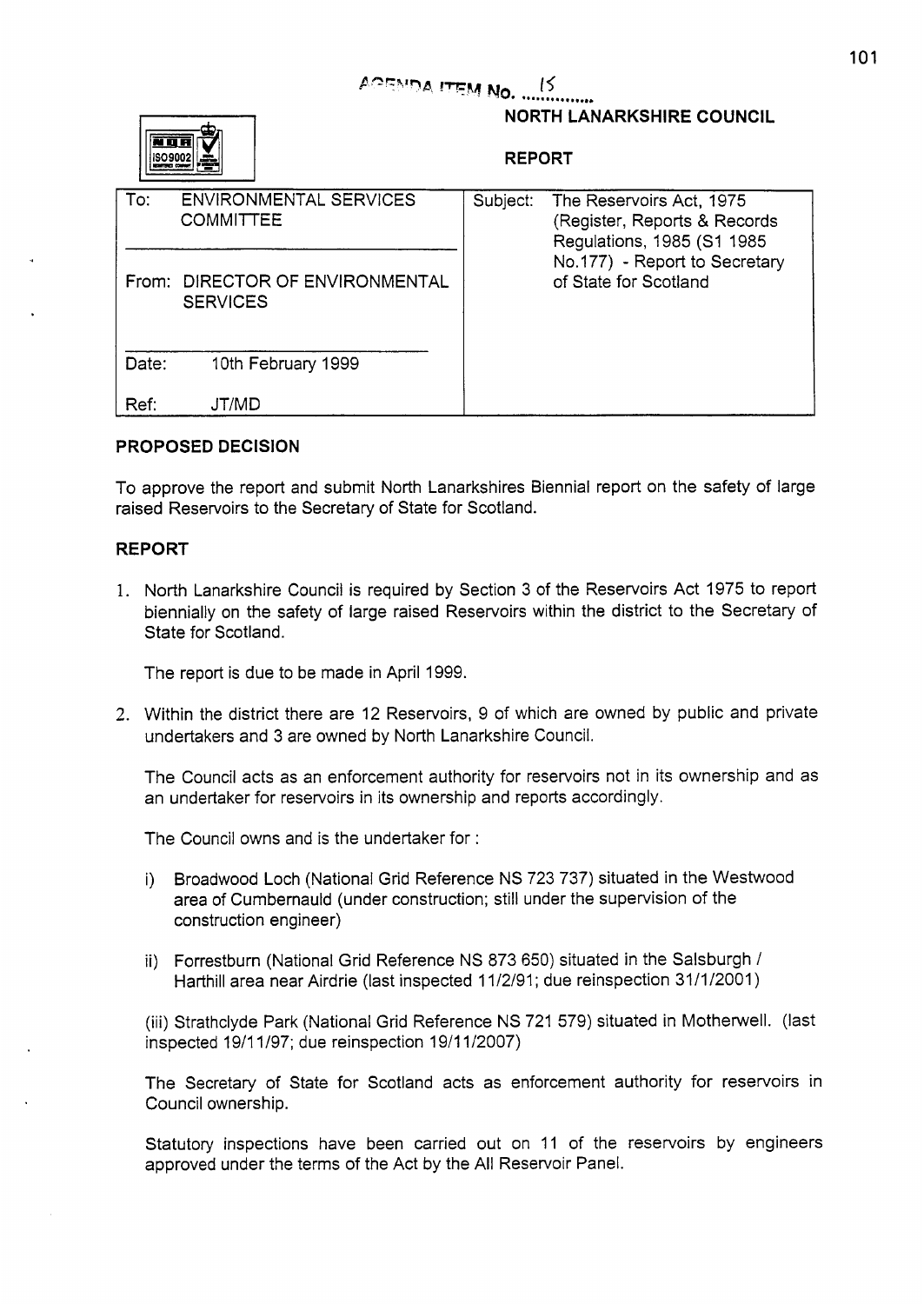The remaining reservoir, Glenhove 2 owned by East of Scotland Water which after construction entered service during March 1996 was inspected by their supervising engineer during January 1997. It was not inspected before its due date of 28th March 1998 **by** an engineer appointed to the **All** Reservoir Panel.

East of Scotland Water after being informed of the situation by the Department notified the Department that a suitably qualified engineer has been appointed and the inspection is now scheduled to be carried out.

The Biennial Report to the Secretary of State is enclosed at Appendix I.

### **RECOMMENDATION**

To note the report and submit the Biennial report at Appendix I on the safety of large raised reservoirs to the Secretary of State for Scotland.

M'Kenzie L. Huttony.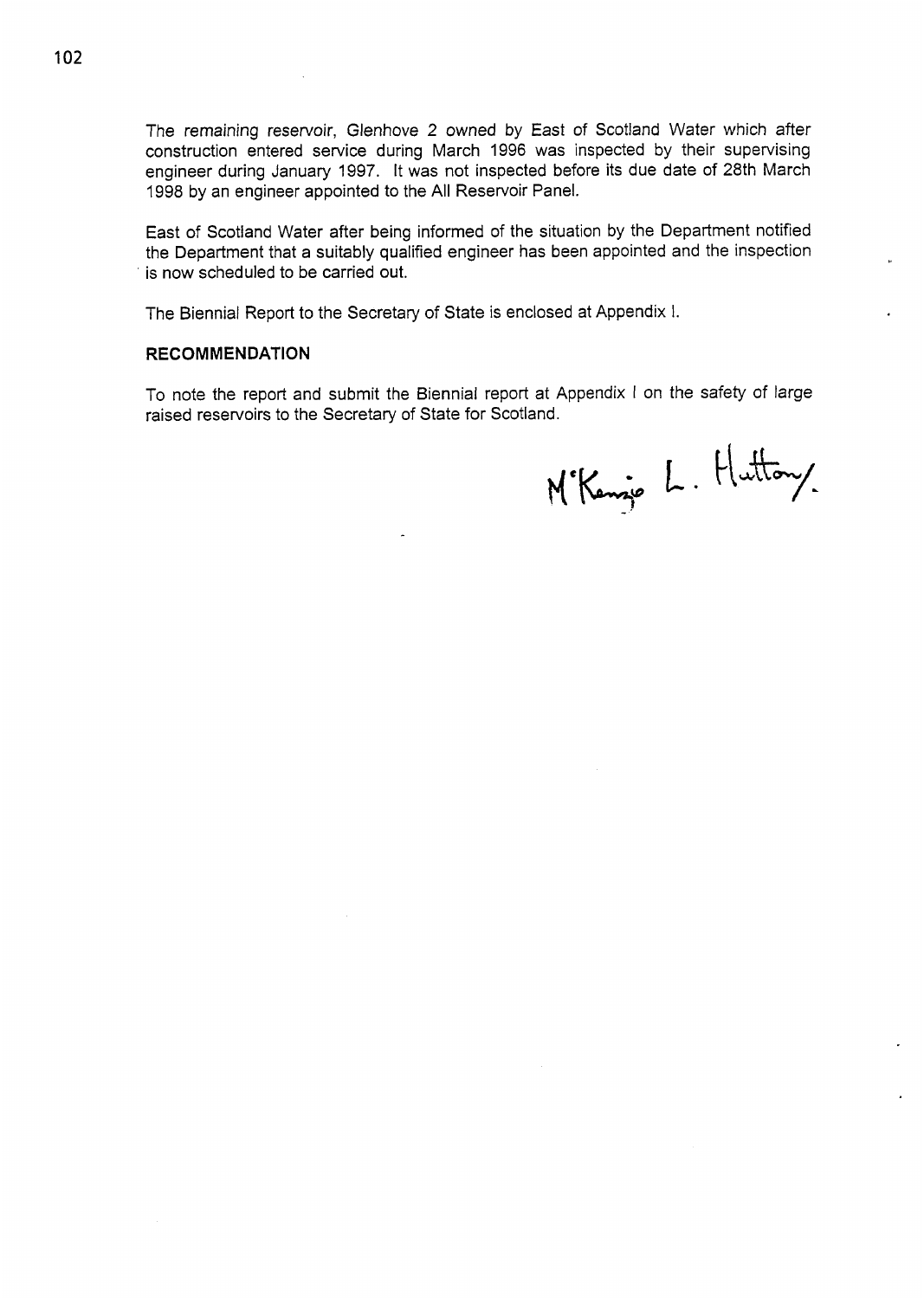**Appendix I** Biennial report to the Secretary of State for Scotland on large raised reservoirs within North Lanarkshire.

# **Reservoirs Act 1975**

### **Biennial Report to The Secretary of State for Scotland**

This report is made under Section 3 of the Act and contains information as prescribed by Regulation 4 of S.I. 1985 No. 177 on Large Raised Reservoirs situated within North Lanarkshire.

North Lanarkshire Council is Enforcement Authority for nine large raised reservoirs which are listed at 1(b). Information supplied by the respective Undertakers indicates that the requirements of the Act have been met with respect to eight of the nine large raised reservoirs. An inspection with respect to Glenhove No. 2 (NS 767 721) due on 28th March 1998 in terms of Section 10 (2)(a) of the Act was found to have not been carried out. The Department has been informed by the Undertaker that a suitably qualified engineer has been appointed and the inspection is now scheduled to be carried out.

North Lanarkshire is the Undertaker for three large raised reservoirs, which are situated wholly within North Lanarkshire Council. These are listed at 2(b). The Requirements of the Act with respect to these reservoirs have been met.

### $\{a\}$

Large Raised Reservoirs situated within North Lanarkshire for which North Lanarkshire Council is Enforcing Authority.

| Reservoir                  | <b>National Grid Reference</b> |            |            | Undertaker                                           |  |
|----------------------------|--------------------------------|------------|------------|------------------------------------------------------|--|
| <b>Birnkenburn</b>         | <b>NS</b>                      | 677        | 805        | <b>British Waterways</b>                             |  |
| Hillend<br>Lilly Loch      | <b>NS</b><br><b>NS</b>         | 835<br>822 | 675<br>666 | <b>British Waterways</b><br><b>British Waterways</b> |  |
| Townhead<br>Glenhove No. 1 | <b>NS</b><br>NS <sup>®</sup>   | 739<br>768 | 786<br>723 | <b>British Waterways</b><br>East of Scotland Water   |  |
| Glenhove No. 2             | <b>NS</b>                      | 767        | 721        | East of Scotland Water                               |  |
| Dalmacoulter<br>Roughrigg  | <b>NS</b><br><b>NS</b>         | 768<br>805 | 678<br>640 | West of Scotland Water<br>West of Scotland Water     |  |
| <b>West Corrie</b>         | <b>NS</b>                      | 673        | 791        | Step Free Ltd                                        |  |

### $I(f)$

Large Raised Reservoirs for which North Lanarkshire Council is Undertaker and which are situated wholly within North Lanarkshire.

| Reservoir | <b>National Grid Reference</b> |
|-----------|--------------------------------|
|           |                                |

| Broadwood Loch | NS 723 737 |  |
|----------------|------------|--|
| Forrestburn    | NS 873 650 |  |